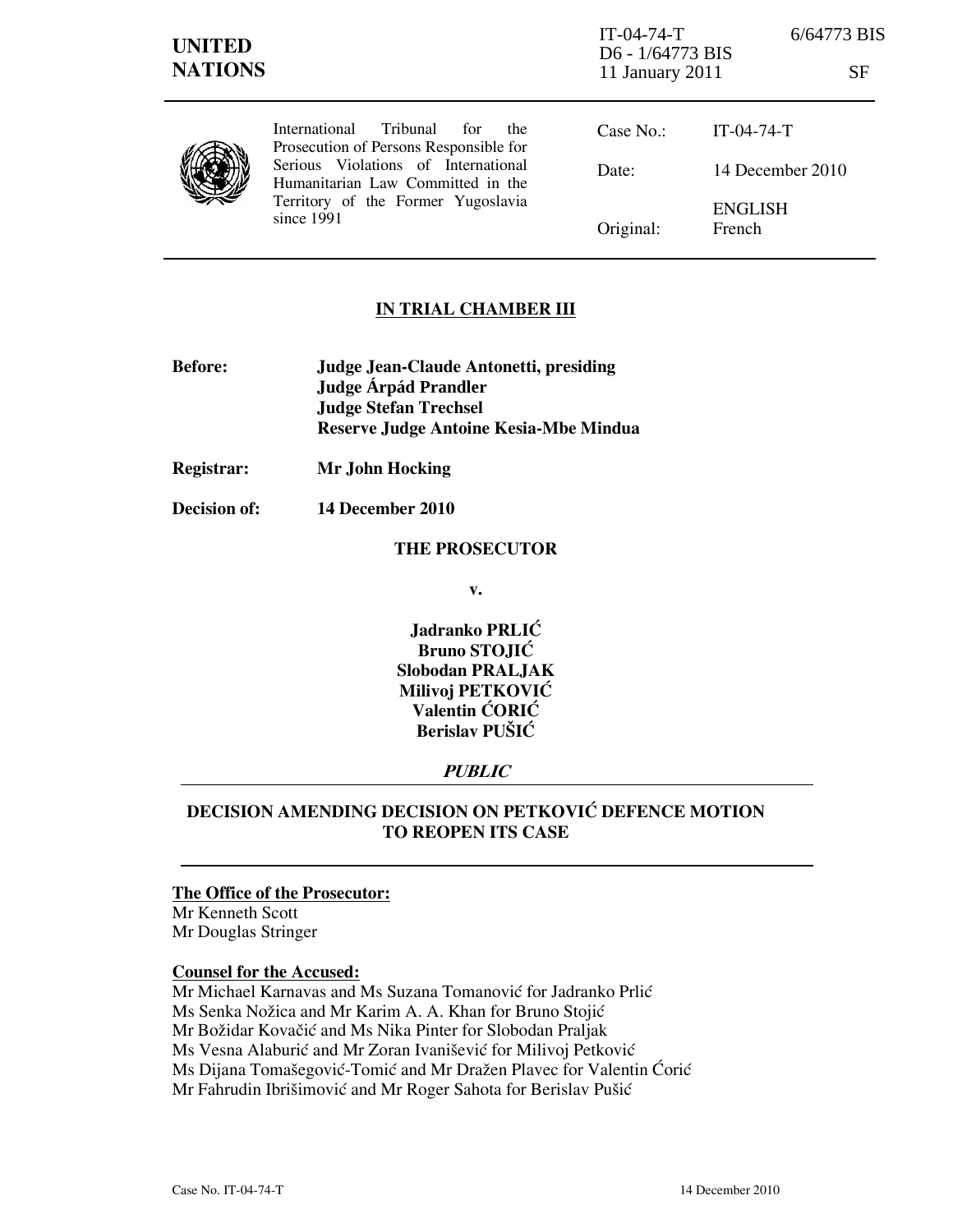TRIAL CHAMBER III ("Chamber") of the International Tribunal for the Prosecution of Persons Responsible for Serious Violations of International Humanitarian Law Committed in the Territory of the Former Yugoslavia since 1991 ("Tribunal"),

## PROPRIO MOTU

**NOTING** the "Petkovic Defence Notice with Regard to Document 4D 02508 Admitted into Evidence in Petković Defence Reopening", filed as a public document with a confidential Annex by Counsel for the Accused Milivoj Petković ("Petković Defence"; "Accused Petković") on 29 November 2010 ("Notice"),

NOTING "Milivoj Petković's Motion to Admit Evidence in Reopening", filed as a public document by the Petković Defence on 20 October 2010, with a public and a confidential Annex attached, in which the Petković Defence sought admission of 20 documents, including Exhibit 4D 02508, within the reopening of its case ("Motion of 20 October 2010"),

NOTING the "Decision on Petković Defence Motion to Reopen the Case", rendered as a public document on 23 November 2010 ("Decision of 23 November 2010"),

CONSIDERING that by the Decision of 23 November 2010, the Chamber admitted into evidence the three exhibits sought for admission by the Petković Defence, including Exhibit 4D 02508, on the ground that it "reports the statements of General Morillon informing General Mladić of the fact that President Tudman agreed to meet with the Accused Petković in connection with the peace talks",

CONSIDERING that in the Notice, the Petković Defence (1) wishes to draw the Chamber's attention to the fact that its motion for the admission of Exhibit 4D 02508 concerned solely the entry from Ratko Mladić's Diary ("Mladić Diary") related to a meeting of the Main Staff of the Bosnian Serb Army ("VRS") held on 17 November 1992, $^2$  and not to the entry corresponding to the meeting of 19 November 1992, as the Decision of 23 November 2010 suggests,<sup>3</sup> (2) argues that contrary to what the

 $\overline{a}$ 

<sup>&</sup>lt;sup>1</sup> Decision of 23 November 2010, para. 20.

<sup>&</sup>lt;sup>2</sup> Notice, paras 3 and 7.

<sup>&</sup>lt;sup>3</sup> Notice, para. 4, referring to paragraph 20 of the Decision of 23 November 2010, and 5.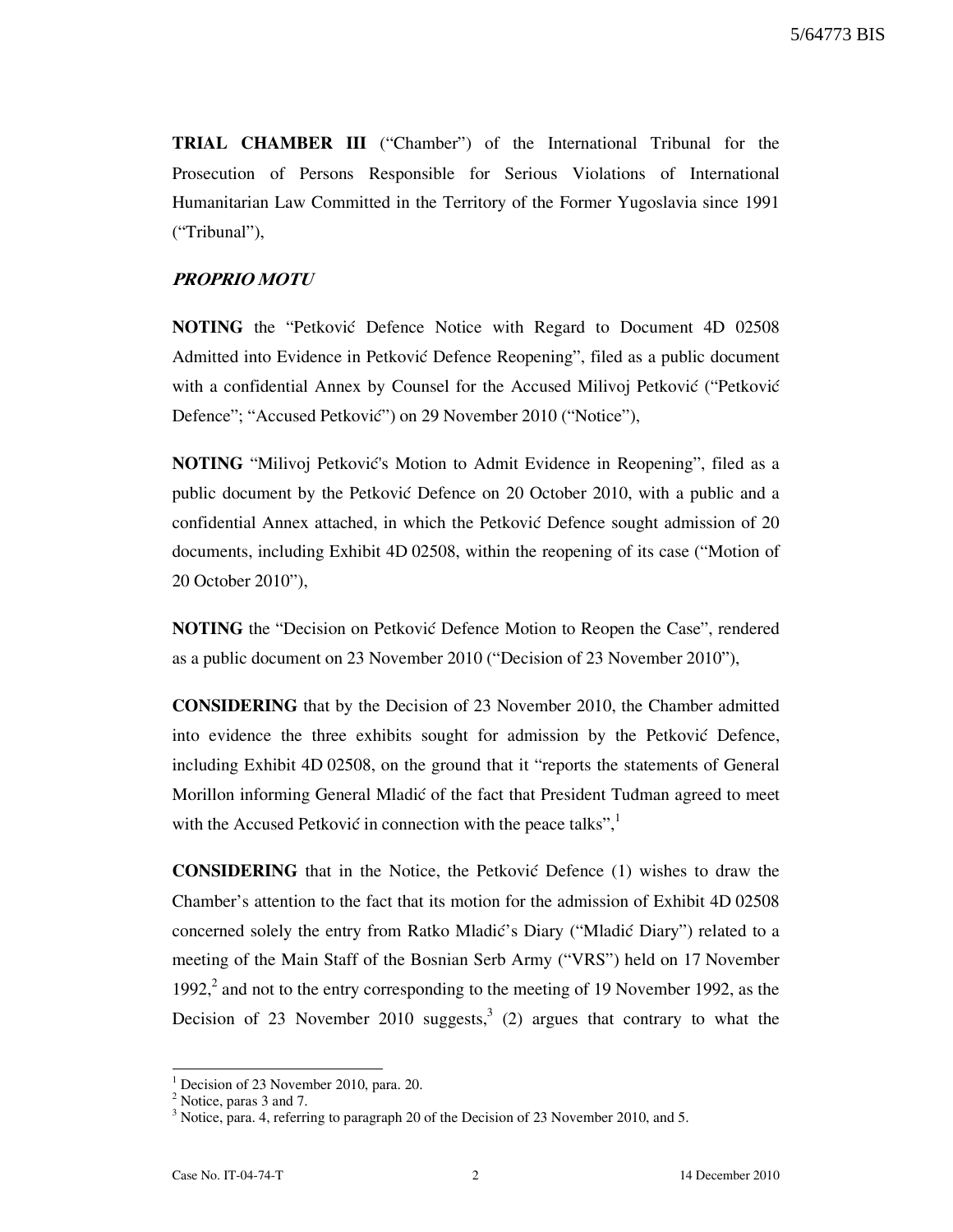Chamber notes in paragraph 20 of the Decision of 23 November 2010, Exhibit 4D 02508 does not refer to the statements of General Morillon informing General Mladić of the fact that President Tudman agreed that Petković would meet him to negotiate a peace process<sup>4</sup> and (3) informs the Chamber that it understands that in the Decision of 23 November 2010, Exhibit 4D 02508 was admitted only as it concerns the meeting of the VRS Main Staff held on 17 November 1992, $5$ 

CONSIDERING that the Chamber understands, in light of the Notice, that the Petković Defence intended to seek the admission of only those pages in Exhibit 4D 02508 that concern the meeting held on 17 November 1992 and not those relating to the meeting held on 19 November 1992, $6$ 

CONSIDERING, however, that the Chamber notes that it was misled by the Motion of 20 October 2010 as the Petković Defence did not indicate clearly the excerpts of the exhibit it intended to tender for admission in the first column of Annex I to the said Motion, which contained the exhibit number, but instead indicated this only in the column corresponding to the description of the exhibit,

CONSIDERING that the Chamber deems it appropriate at present to reconsider the excerpt of Exhibit 4D 02508 sought for admission by the Petković Defence in light of the details the latter provided in the Notice, seeing as the Chamber considered the said exhibit on the basis of an excerpt that concerns the meeting held on 19 November 1992, which was not sought for admission by the Petković Defence,

CONSIDERING that for this purpose, the Chamber recalls the criteria for reopening a party's case after its case-in-chief by way of a request for admission of new evidence as applied in the decision rendered by the Chamber on 6 October 2010 concerning the reopening of the Prosecution's case<sup>7</sup> and in the Decision of 23 November  $2010$ , $8$ 

 $\overline{a}$ 

<sup>&</sup>lt;sup>4</sup> Notice, para. 6, referring to the Decision of 23 November 2010, para. 20.

<sup>&</sup>lt;sup>5</sup> Notice, para. 7.

<sup>&</sup>lt;sup>6</sup> See Notice, footnote 3. See also, in this sense, Annex I to the Motion of 20 October 2010, p. 4.

<sup>&</sup>lt;sup>7</sup> "Decision on the Prosecution's Motion to Reopen its Case", public, 6 October 2010, paras 31 to 34 ("Decision of 6 October 2010").<br><sup>8</sup> Decision of 23 November 2010

Decision of 23 November 2010, paras 12 to 15. See also "Decision on Petković Defence Motion for Reconsideration or, in the Alternative, for Certification to Appeal the Decision on the Petković Defence Motion to Reopen its Case", public, 7 December 2010, p. 4.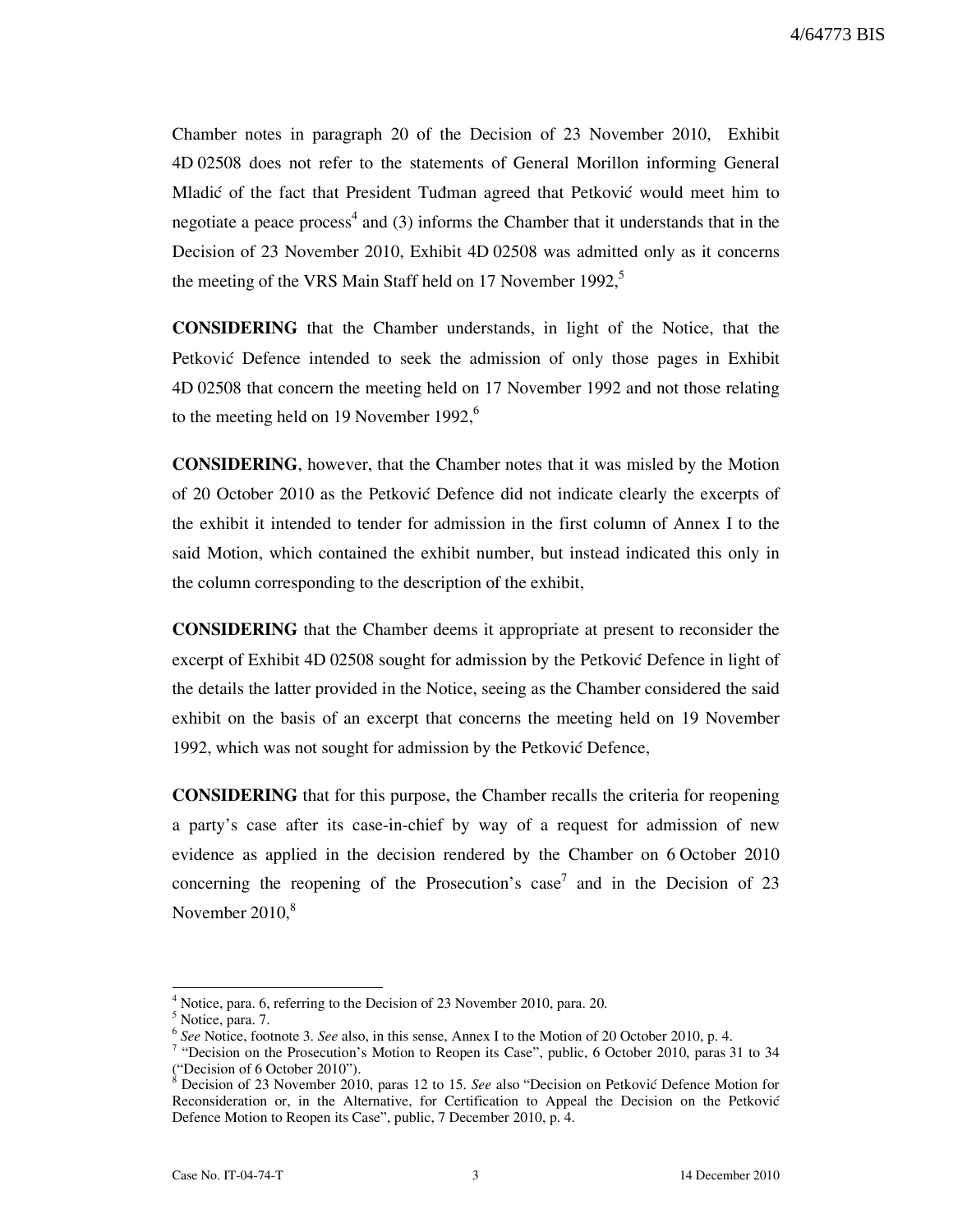CONSIDERING that the Chamber also recalls the Decision rendered on 27 October 2010, in which it recalled that any motion for reopening must respect the case-law criteria for reopening,<sup>9</sup>

CONSIDERING that in this case, the excerpt of Exhibit 4D 02508 requested for admission by the Petković Defence mentions a meeting held on 17 November 1992 at which different organs of the VRS Main Staff were present, during which the representative of the Intelligence Organ mentioned the fact that the enemy was preparing a general mobilisation and that the Ustasha were preparing an operation in the Neretva valley and in Žepa, Srebrenica and Cazinska Krajina,<sup>10</sup> and during which the representative of the Operations Organ indicated that the Muslims and Croats would likely launch an offensive, $^{11}$ 

CONSIDERING that in the Decision of 6 October 2010 the Chamber explained that it would admit the excerpts of the Mladic Diary sought for admission by the Prosecution if they directly related to the alleged participation of some of the Accused in the joint criminal enterprise ("JCE"), and specified, referring particularly to the Accused Petković, that Exhibits P 11380 and P 11386 sought for admission by the Prosecution were relevant as they described the statements made by the Accused during the meetings, and that they were relevant in respect to the alleged participation of the said Accused in furthering the objectives of the  $JCE$ ,<sup>12</sup>

CONSIDERING that in the Decision of 27 October 2010, it also specified that the Defence teams could, in connection with a possible motion to reopen their case, seek admission of Mladić Diary excerpts, provided that they are directly related to what was admitted on behalf of the Prosecution as otherwise, they would not have a "fresh" aspect, $^{13}$ 

CONSIDERING that the Chamber notes that the excerpt of Exhibit 4D 02508 sought for admission by the Petković Defence does not mention any statements or actions of

<sup>&</sup>lt;sup>9</sup> "Decision on Bruno Stojić Motion for Certification to Appeal the Decision on the Reopening of the Prosecution Case and Clarifying the Decision of 6 October 2010", public, 27 October 2010 ("Decision of 27 October 2010"), p. 9.

<sup>&</sup>lt;sup>10</sup> Exhibit 4D 02508, p. 1.

<sup>&</sup>lt;sup>11</sup> Exhibit 4D 02508, p. 2.

<sup>&</sup>lt;sup>12</sup> Decision of 6 October 2010, paras 58, 59 and 61. See also Decision of 23 November 2010, para. 17.

<sup>&</sup>lt;sup>13</sup> Decision of 27 October 2010, p. 9 and more specifically, footnote 42. See also Decision of 23 November 2010, para. 17.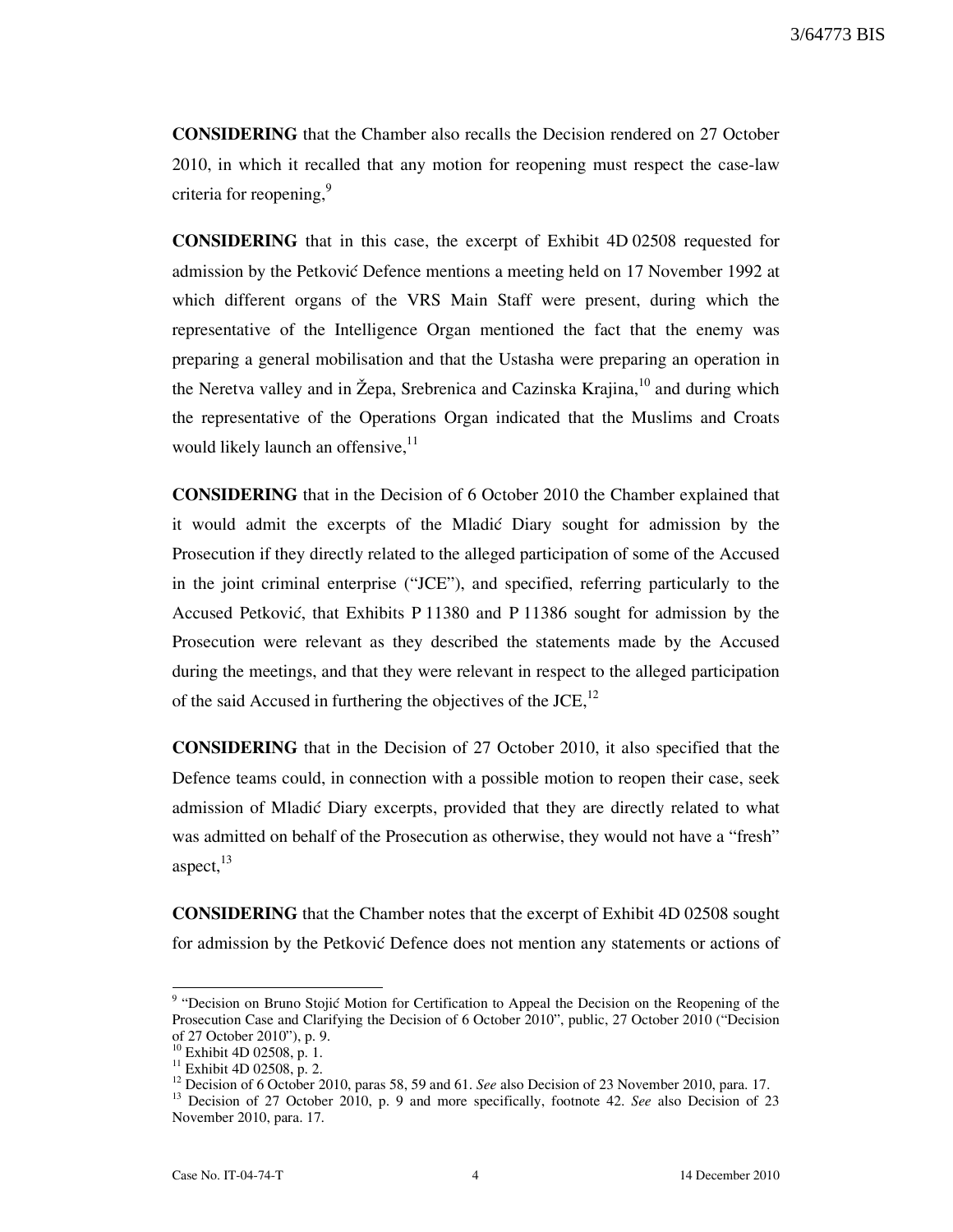the Accused Petković himself and deems, consequently, that it has no direct link to the evidence admitted by the Decision of 6 October 2010 and does not, therefore, meet the criteria of a fresh aspect,

CONSIDERING, consequently, that the Chamber notes that Exhibit 4D 02508, as sought for admission by the Petković Defence, is inadmissible as part of a motion for reopening,

## **FOR THE FOREGOING REASONS**,

PURSUANT TO Rules 54 and 89 of the Rules of Procedure and Evidence,

DECIDES to deny the admission into evidence of Exhibit 4D 02508 and

ORDERS that the reference to Exhibit 4D 02508 be removed from the disposition of the Decision of 23 November 2010,

Done in English and in French, the French version being authoritative.

## Presiding Judge Antonetti attaches a separate opinion to the present Decision.

/signed/

\_\_\_\_\_\_\_\_\_\_\_\_\_\_\_\_\_\_\_\_\_\_\_

Jean-Claude Antonetti Presiding Judge

Done this fourteenth day of December 2010 At The Hague The Netherlands

[Seal of the Tribunal]